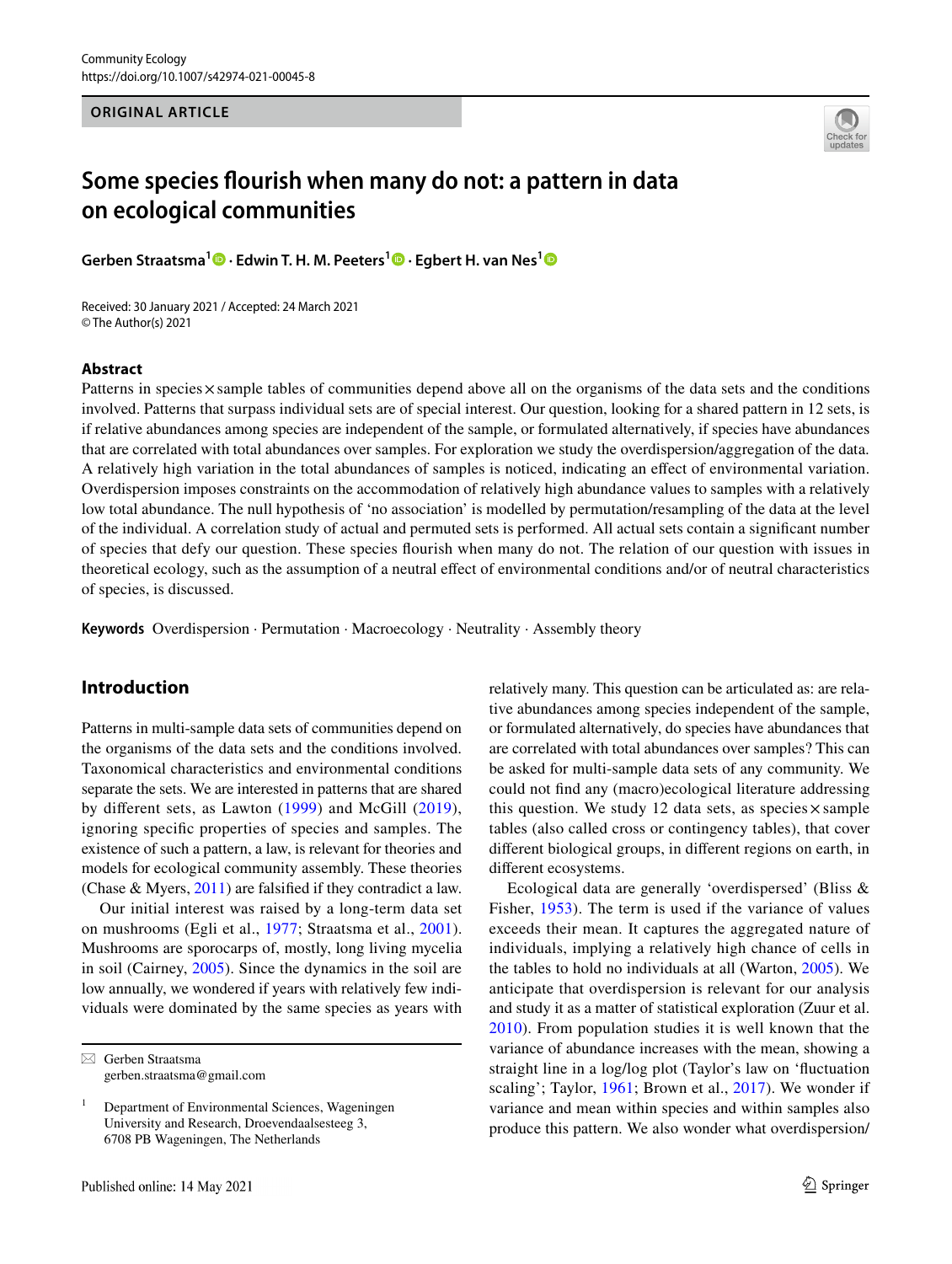aggregation means for the sample with the highest total abundance and for the highest abundance values of species. Is the 'capacity' of this sample sufficient to hold all highest abundances of all species, as in a table with expected values.

The analysis of structure in contingency tables is a longand well-known topic in statistics (Stigler, [2002](#page-6-8)). For a null model we can use the ordinary procedure and produce a table with expected values, calculated from the marginal totals (the total abundances of species and of samples), to be tested against the actual values with a chi-squared test. Alternatively, data can be resampled/permutated at the level of the individual (Capone & Kushlan, [1991;](#page-6-9) see also Ulrich & Gotelli, [2010\)](#page-6-10). This is the method of our choice, as it acknowledges the discrete nature of the data.

Actual and modelled tables are analysed for overdispersion and for correlations between the abundance of species and total abundance, over samples. Additionally, the number of species showing their highest abundance in the sample with the highest total abundance is determined.

# **Material and methods**

# **Data sets**

Twelve multi-sample data sets, each with a constant sampling effort, are analysed. We acknowledge the biocurators in their efforts to collect the data, in publishing and/or sharing them, in Table [1.](#page-1-0) Data sets cover diferent biological groups, diferent regions on earth in diferent ecosystems. The number of observed individuals range from 14,965 to 1,178,380. The number of species is highly variable among the datasets with a minimum of 16 species in set 3 and a maximum of 502 in set 11. We used the sets for other pattern analyses already, on rarity (Straatsma & Egli, [2012](#page-6-11)) and on the species abundance distribution (Straatsma & Egli, [2017](#page-6-12)).

### **Null hypothesis and model**

The choice of our null model starts with a thought exercise. The simplest null model assigns all individuals randomly to the cells of the species  $\times$  sample table. We can do that using an auxiliary table with the number of rows equal to the number of individuals and three columns, the frst for the individual's number, the others for tags of species identity and of sample code, respectively. Tags for species and samples can be randomly assigned and a species  $\times$  sample table constructed. Cell values will approximate a Poisson distribution, characterized by values whose variation equals the mean. The same is true for the totals of species and of samples (the marginal totals); they can either be totalled over cell values or determined directly from the individual's tags for species or for samples, respectively. Poisson distributions contradict ecological facts. Ecological data are generally 'overdispersed' (Bliss & Fisher, [1953](#page-5-1)). (Total) abundances of species follow a law that is known for over a century (McGill et al. [2007;](#page-6-13) 'species abundance distribution'): 'every community shows a hollow curve or hyperbolic shape on a histogram with many rare species and just a few common species'. We are not aware of a law or pattern for total abundances of samples.

For an appropriate null model, we should acknowledge the total abundances of the species as they are. Further, we need to know if there is more to the total abundances of samples than randomness. In the results section, we will learn that their variation exceeds the mean of sample totals, in all data sets. Thus, we also should acknowledge these

<span id="page-1-0"></span>**Table 1** Set origins and characteristics. The availability of the data is mentioned in a note at the end of the text. Abundances are number of individuals (organisms in most sets, colonies in set 9)

| Data set |                           | Origin of data                                | Total abundance | Number of<br>samples | Number<br>of spe-<br>cies |
|----------|---------------------------|-----------------------------------------------|-----------------|----------------------|---------------------------|
|          | <b>Mushrooms</b>          | Egli et al. 1977, 2006                        | 108,014         | 551                  | 408                       |
| 2        | Fish                      | Henderson & Bird, 2010                        | 143,420         | 357                  | 83                        |
| 3        | Crustaceans               | Ibid                                          | 1,039,322       | 340                  | 16                        |
| 4        | $Fish + Crustaceans$      | Ibid                                          | 1,178,380       | 340                  | 99                        |
| 5        | Trees                     | Condit et al. 1996, Hubbell et al. 2005       | 206,513         | 512                  | 295                       |
| 6        | Rodents                   | Brown et al. 2001, Ernest et al. 2009         | 33,013          | 617                  | 40                        |
| 7        | Winter annuals            | Ibid                                          | 414,080         | 282                  | 47                        |
| 8        | Summer annuals            | Ibid                                          | 364,958         | 335                  | 49                        |
| 9        | Ant colonies              | Ibid                                          | 14,965          | 288                  | 20                        |
| 10       | Seedlings                 | Firbank et al. 2003                           | 284,678         | 915                  | 240                       |
| 11       | <b>Brachiopod</b> fossils | Cooper & Grant, 1977, Olszewski & Erwin, 2004 | 793,077         | 187                  | 502                       |
| 12       | Flies                     | Papp, 2007                                    | 92,680          | 1,015                | 106                       |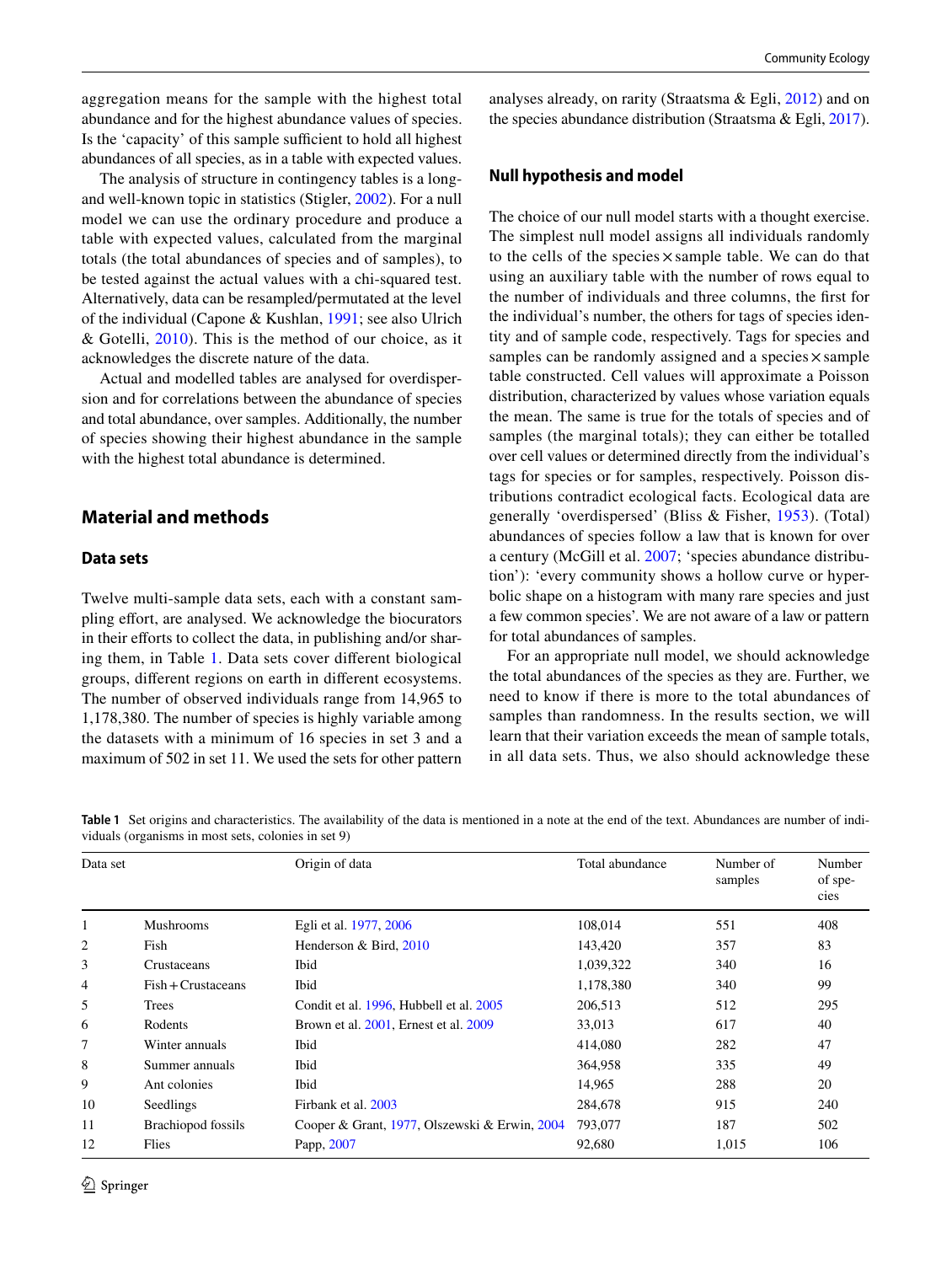totals as they are. We arrive at the analysis of structure in contingency tables with given marginal totals, a long- and well-known topic in statistics (Stigler, [2002\)](#page-6-8).

For contingency tables with given marginal totals, expected values of the table cells can be calculated by the product of the total abundance of the species involved and of the total abundance of the sample involved, divided by the total abundance of the set. In a table with expected values, all species of a data set will show a perfect correlation between their abundance values and the total abundances of the samples. Also, all species of a data set will show their highest abundance in the sample with the highest total abundance.

The calculation of expected values results in decimal values, not discrete ones as the counts in the actual sets. This problem can be met with resampling/permutation of the data at the level of the individual. Again, we can use an auxiliary table, now for every individual of an actual species  $\times$  sample table, with two tags already for species and sample. These tags can be re-shuffled, and a permuted table obtained (Capone & Kushlan, [1991](#page-6-9); see also Ulrich & Gotelli, [2010,](#page-6-10) their 'IT' algorithm). This represents our null model. The results of permutation will vary due to chance placement of individuals in table cells. Nevertheless, cell values will approximate expected values. To account for chance placement, we use 100 permutation runs in our final analysis.

#### **Overdispersion/aggregation**

Overdispersed distributions have also been called 'contagious', indicating that the presence of one individual in a cell of a table increases the chance of there being some more (terminology of G. Pólya; in Bliss & Fisher, [1953](#page-5-1)). Aggregation of individuals implies a relatively high chance of cells to hold no individuals at all, that the distribution is 'zeroinfated' [Warton, [2005;](#page-6-5) a distribution is truly zero-infated only if not even the negative binomial distribution (Bliss & Fisher, [1953\)](#page-5-1) can account for the large number of zeros]. For the analysis of overdispersion, mean and variance are determined of cell values, zeros included, and of marginal totals. Additionally, the number of cells holding one or more individuals is counted.

The number of table cells, n, holding a zero value under a Poisson distribution, can be calculated by the expression:

$$
n = \exp \left(-n_{\text{tot}}/\left(n_{\text{samp}} * n_{\text{spec}}\right)\right) * n_{\text{samp}} * n_{\text{spec}}
$$

where  $n_{\text{tot}}$ ,  $n_{\text{ samp}}$  and  $n_{\text{spec}}$  represent the total abundance, the number of samples and the number of species of the set (the expression for a zero value gets simple by the circumstance that  $0! = 1$ .

#### **Correlation analysis**

Our question, if there is a correlation between the abundances of species in samples and the total abundance of samples, is tested by linear regression between log transformed values of both variables. Only abundances 'when present', of one or higher, are used. The number of species with a significant positive or negative correlation  $(p < 0.05)$  is used as a measure. Some of the species have too few individuals or too little variation to determine a reliable correlation. These species are considered not eligible for analysis.

We also determine the number of species showing their highest abundance in the sample with the highest total abundance.

The 5% and 95% percentiles of the 100 sets of permuted data are used as confdence limits. Statistical analysis is done in MATLAB; code is available from Online Resource 1.

# **Results**

#### **Exploratory statistics; overdispersion**

The numbers of species and of samples of each data set is given in Table [1](#page-1-0). The range of abundances of species and of samples is illustrated in Fig. [1](#page-2-0) and shows that these ranges are diferent among sets and larger for abundances of species than of samples. Set 5 stands out by its relatively low level of variation between samples (also see Online Resource 2).

In all species  $\times$  sample tables, the variance of the abundances of table cells exceeds the mean (Table [2](#page-3-0)a), indicating that individuals are overdispersed. The same is true for marginal totals of species and of samples (Table [2](#page-3-0)b, c). This result implies that the marginal totals should be accounted for in the null model.

The numbers of zero values of table cells (the complement of values larger than zero in Table [2](#page-3-0)d) are high in



<span id="page-2-0"></span>**Fig. 1** Range of total abundances of species and of samples of the actual sets; ranges are 90% quantiles. Sets are numbered according to Table [1](#page-1-0)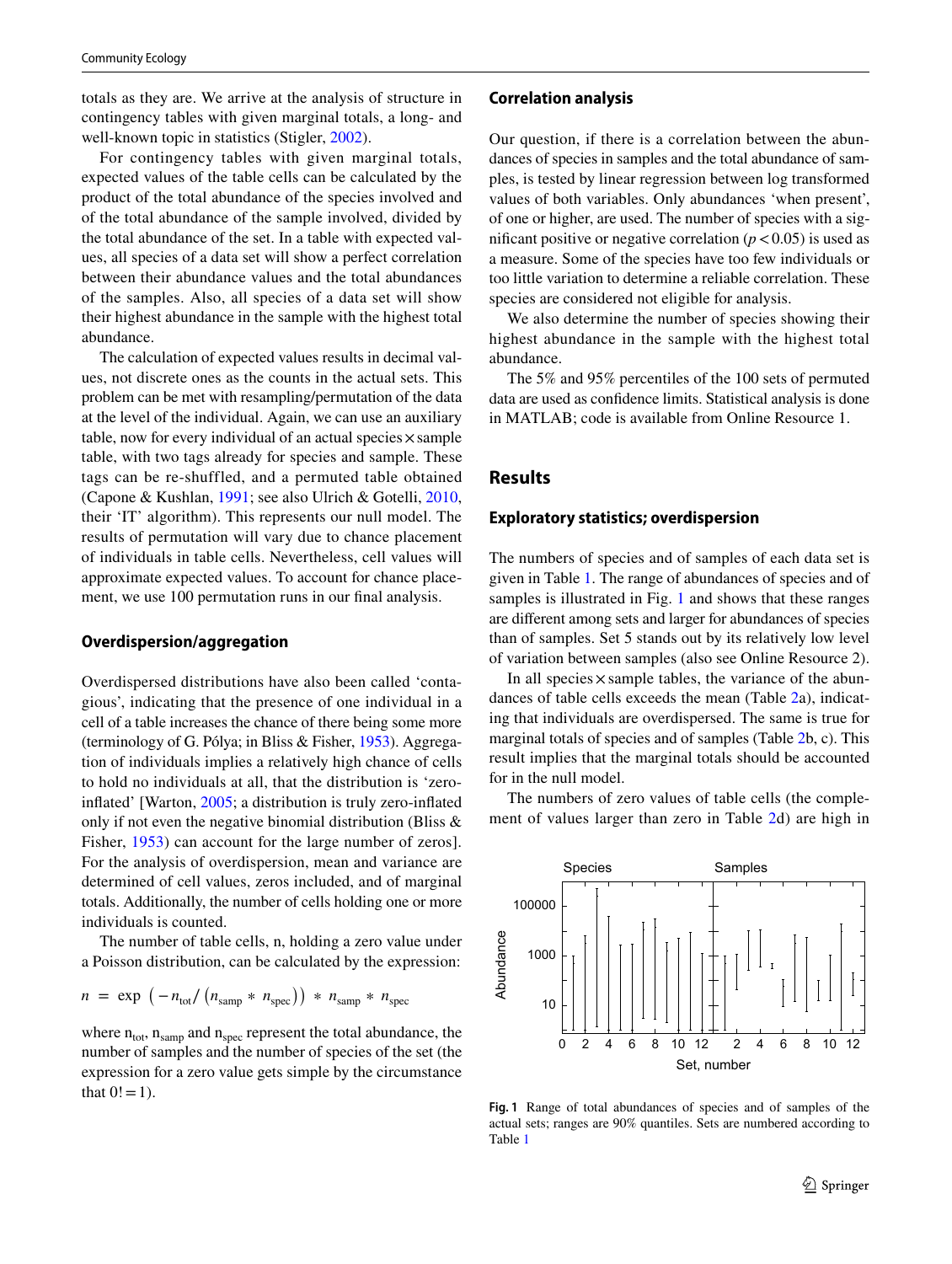<span id="page-3-0"></span>**Table 2** The extent of overdispersion; a, b, c) variance to be compared with mean, d) number of cells with an abundance value>0 to be compared with total number of cells. Sets are numbered according to Table [1](#page-1-0)

| Data set            | a     |              | $\mathbf b$                                     |              | $\mathbf{C}$                |               | d                        |             |
|---------------------|-------|--------------|-------------------------------------------------|--------------|-----------------------------|---------------|--------------------------|-------------|
|                     |       |              | Abundance, table cells Total abundance, species |              | Total abundance,<br>samples |               | Number of table<br>cells |             |
|                     | Mean  | Variance     | Mean                                            | Variance     | Mean                        | Variance      | Total                    | Value $> 0$ |
| $\mathbf{1}$        | 0.480 | 123          | 265                                             | $1.08E + 06$ | 196                         | $1.97E + 0.5$ | 224,808                  | 8,865       |
| $\overline{2}$      | 4.84  | 3,310        | 1,728                                           | $5.33E + 07$ | 402                         | $3.35E + 05$  | 29,631                   | 5,241       |
| 3                   | 191   | $1.06E + 06$ | $6.50E + 04$                                    | $3.04E + 10$ | 3057                        | $1.79E + 07$  | 5,440                    | 2,171       |
| $\overline{4}$      | 35.0  | $1.79E + 05$ | $1.19E + 04$                                    | $5.24E + 09$ | 3466                        | $1.90E + 07$  | 33,660                   | 7,206       |
| 5                   | 1.37  | 38.1         | 700                                             | $6.76E + 06$ | 403                         | 3,892         | 151,040                  | 38,593      |
| 6                   | 1.34  | 30.8         | 825                                             | $3.03E + 06$ | 53.5                        | 1,041         | 24,680                   | 4,299       |
| 7                   | 31.2  | $8.48E + 04$ | 8,810                                           | $1.16E + 09$ | 1468                        | $3.80E + 06$  | 13,254                   | 3,902       |
| 8                   | 22.2  | $8.11E + 04$ | 7,448                                           | $8.24E + 08$ | 1089                        | $5.01E + 06$  | 16,415                   | 3,702       |
| 9                   | 2.60  | 34.1         | 748                                             | $1.27E + 06$ | 52.0                        | 772           | 5,760                    | 2,520       |
| 10                  | 1.30  | 843          | 1,186                                           | $3.96E + 07$ | 311                         | $3.13E + 05$  | 219,600                  | 12,069      |
| 11                  | 8.45  | $4.57E + 04$ | 1,580                                           | $2.20E + 07$ | 4241                        | $1.78E + 08$  | 93,874                   | 4,342       |
| 12                  | 0.86  | 58.5         | 874                                             | $3.63E + 07$ | 91.3                        | $4.38E + 03$  | 107,590                  | 11,465      |
| p<br>Wilcoxon test; | 0.001 |              | < 0.001                                         |              | 0.002                       |               |                          |             |

comparison to the number expected from a Poisson distribution (not shown; can be calculated from the expression given in Materials and Methods). We considered the negative binomial distribution (Bliss & Fisher, [1953\)](#page-5-1) for total abundances. Our impression is that predicted values from the negative binomial model resemble observed values better for total abundances of samples than of species (results not shown).

The variances of abundances within species and within samples plotted against their means show the pattern known as Taylor's law (Online Resource 2).

More cells of the species  $\times$  sample tables of permuted data hold individuals than the tables of the actual sets (Online Resource 3a). This implies a relaxation of overdispersion by permutation; very high values are less high, the number of species having abundance values of just one increases (Online Resource 3a).

# **Correlation between species abundances and total abundances of samples**

The number of species with abundances signifcantly correlated with total abundances of samples is signifcantly lower in the actual sets than in the sets with permuted data (Fig. [2a](#page-3-1); Online Resource 3b). A collateral result of permutation is that the numbers of species eligible for calculating the correlation coefficient are lower in sets of permuted data than in the actual sets; except for sets 3 and 7 (Online Resource 3b).

# **Sample with highest total abundance**

The total abundance of the sample with the highest total abundance is lower than the sum of the highest abundances

<span id="page-3-1"></span>**Fig. 2** Statistics of actual and permuted sets with respect to species behaviour. Sets are numbered according to Table [1.](#page-1-0) Open dots: actual data, Bars: 90% quantile ranges for 100 permutated sets. **a**: the number of species having a signifcant positive relation; **b**: the number of species having their highest abundance in the sample with the highest total abundance. Data to this fgure are given in Online Resource 3

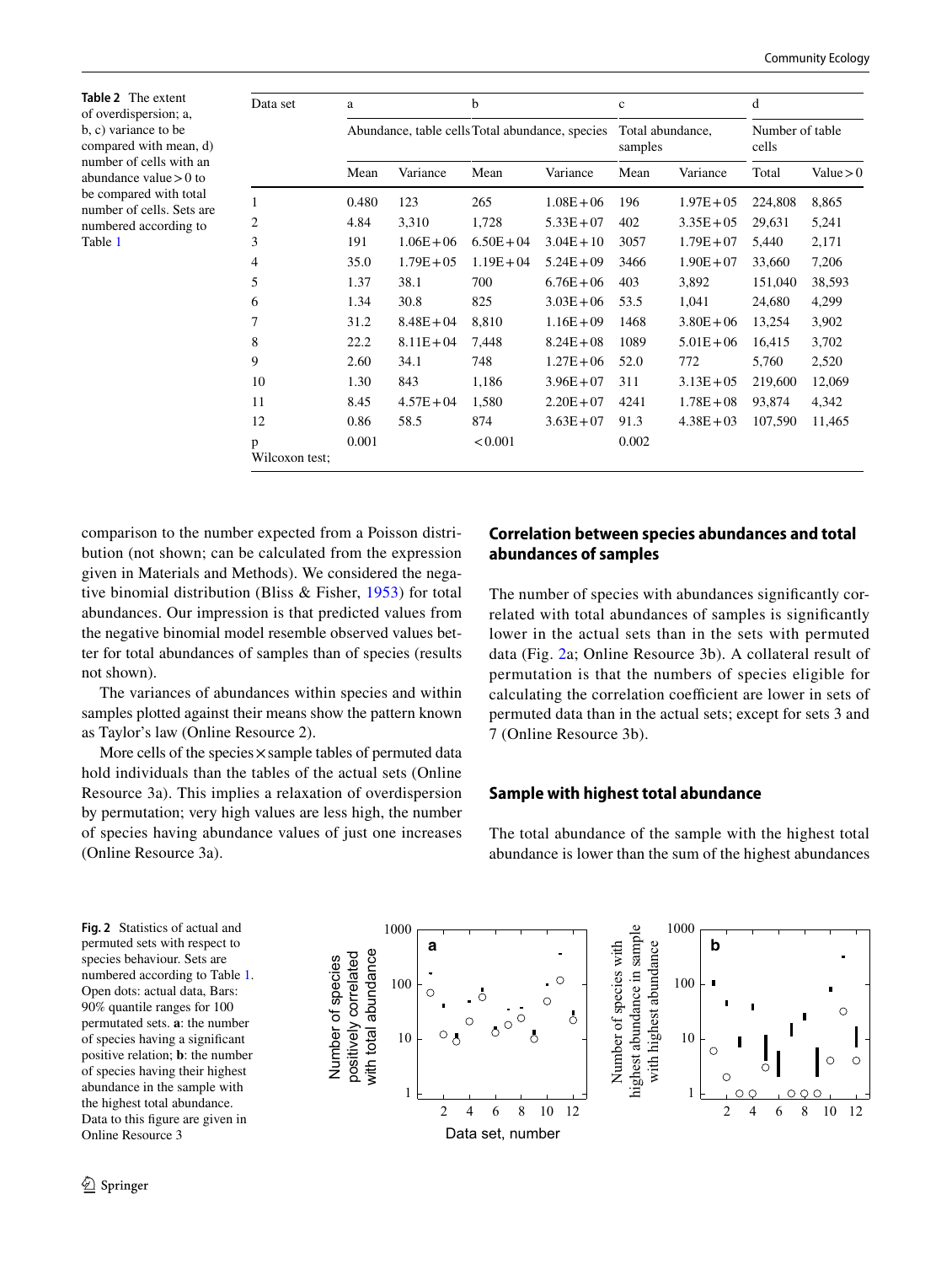<span id="page-4-0"></span>**Table 3** Highest total abundance of samples and their failing capacity to accommodate the highest abundances of all species. Sets are numbered according to Table [1](#page-1-0)

| Data set       | Highest total abundance of<br>samples | Sum of highest<br>abundances of all<br>species |
|----------------|---------------------------------------|------------------------------------------------|
| 1              | 4006                                  | 15,156                                         |
| 2              | 8060                                  | 12,718                                         |
| 3              | 38,328                                | 53,734                                         |
| $\overline{4}$ | 39,312                                | 66,420                                         |
| 5              | 629                                   | 3812                                           |
| 6              | 181                                   | 719                                            |
| 7              | 9936                                  | 21,055                                         |
| 8              | 13,943                                | 33,241                                         |
| 9              | 159                                   | 395                                            |
| 10             | 7591                                  | 43,289                                         |
| 11             | 116,705                               | 419,639                                        |
| 12             | 585                                   | 1195                                           |

of species (Table [3\)](#page-4-0). This sample cannot accommodate all species with their highest abundances.

Signifcantly fewer species in the actual sets have their highest abundance in the sample with the highest total abundance than in the sets with permuted data (Fig. [2](#page-3-1)b; Online Resource 3c). Occasionally, in the actual sets, a species has its highest abundance in a sample with a relatively very low total one (not shown).

# **Discussion**

### **Overdispersion**

Overdispersion occurs in all sets. Although variance varies among species and samples, it followed approximately a power-law function with mean density according to Taylor's law.

Samples with a low total abundance will have difficulty to accommodate the highest abundance of a species that has a high total abundance. Possibly this single value exceeds the total abundance of such a sample. Only species with a moderate to low total abundance can have their highest abundances in samples with a moderate to low total abundance. However, not exclusively: they can also have it in samples with a high total abundance. Because not all species can have their highest abundance in the sample with the highest total abundance, some species will have that in other samples. The high abundance values rather than the low ones are constrained to samples with a high total abundance. We conclude that the high level of aggregation of individuals is one side of the coin and that, somehow, diferential behaviour of species is the other.

### **Environmental variation among samples**

Total abundances of samples in all sets are overdispersed. There is something beyond randomness that causes this high level of variation. We suggest that it is an effect of environmental variation. In our study it was logical to ignore the specifc characteristics of samples and the environmental conditions involved; such characteristics separate sets, are not shared. Specifc efects of environmental conditions in some of the sets have been published: seasonality in the Mushroom (Straatsma et al., [2001](#page-6-4)) and Fish (Shimadzu et al. [2013\)](#page-6-23) sets; water availability in the Tree set (Engelbrecht et al., [2007\)](#page-6-24) and precipitation in the sets of Rodents and Annual plants (Ernest et al., [2000](#page-6-25)). Environmental variation always plays a role, whatever the scale of sampling (Wiens, [2000\)](#page-6-26). The environment is patchy; even in what is intuitively taken a homogeneous environment, water, micro-patches occur (Jenkinson et al. [2015](#page-6-27)). The efects of environmental conditions illustrate the contingency issue mentioned by Lawton ([1999\)](#page-6-0) and McGill ([2019](#page-6-1)). The specific environmental conditions are relevant to the specifc set only. What all sets share is the naked fact of variation of environmental conditions.

# **Correlation**

Signifcant diferences between actual and permuted sets are present in a) the number of species with a positive relation with total abundances and b) the number of species that has the highest abundance in the sample with the highest total abundance. The null hypothesis is rejected and a non-stochastic pattern in the data sets is accepted. Both, the study of overdispersion and the correlation analysis, lead to the conclusion that some species fourish when many do not. The pattern found is not surprising; it bears similarity to naturalist's observations that otherwise rare species can occur abundantly at peculiar sites like the occurrence of metallophytic plants in calaminarian grasslands [like *Viola lutea* subsp. *calaminaria* (Heimans, [1911](#page-6-28)); calamine is an ore of zinc]. The pattern has not explicitly been recognized in macroecology.

Quite some species show abundances that correlate with total abundances of samples in actual sets. That suggests a form of neutral behaviour.

#### **Relation with theoretical ecology**

One could hardly expect an affirmative answer to our question, that there is a perfect correlation between the abundances of species over samples with the total abundances of the samples. Affirmation would imply that the null hypothesis of no association would not be rejected. What would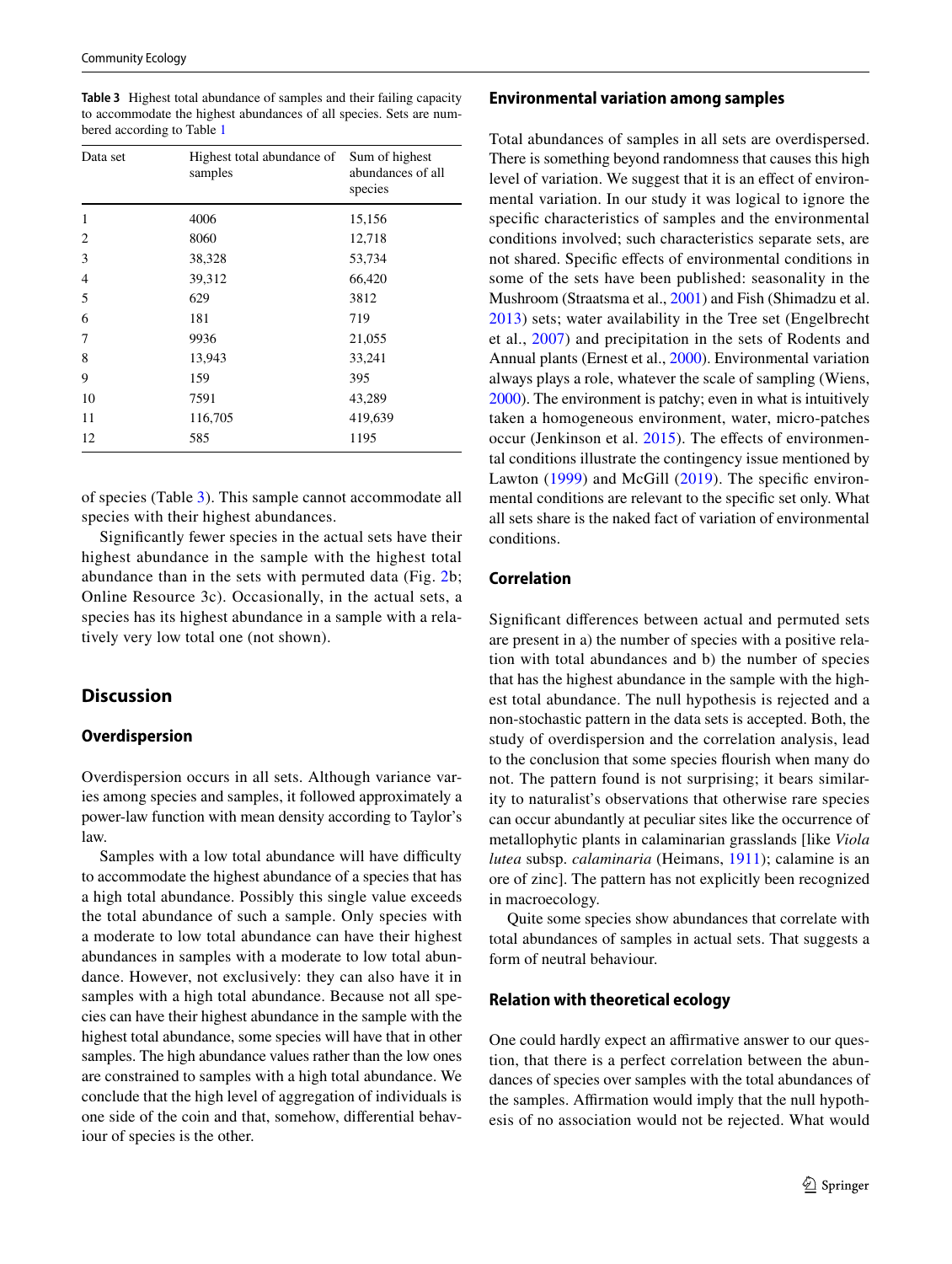this mean? Then, all species show an identical response, in proportion to their total abundance, to variation among samples. Does that imply that the species involved behave neutrally? Not necessarily. One can speculate that samples represent nothing else than total abundance, rejecting grip for diferential behaviour of species. Only if this speculation can be rejected, neutral behaviour of species needs consideration. Thus, in case of an affirmative answer, we are confronted with two assumptions, one on neutrality of samples and one on species. This relates to a result of Clark [\(2012](#page-6-29)). He analysed assumptions of ecologist that either take sites or species equivalent (niche ecologists versus neutralists, respectively) and judged that models based on their seemingly opposite assumptions can yield the same answer.

As we rejected the hypothesis of no association, neither of the speculations above receives support. It implies that samples as well as species have functionally diferent characteristics. This conclusion will correspond with the intuition of naturalists, however, the subject of neutrality is relevant in theoretical ecology. The concept is strongly infuenced by the theory of Hubbell [\(2001](#page-6-30)) on the replacement of individuals in communities ('births' and 'deaths'). Our question is not directly aimed at replacement. Neutrality in a general meaning relates to issues of coexistence of species and stability of communities, for which we refer to Chase and Myers [\(2011\)](#page-6-2).

The pattern found does not stand alone. Well-known other patterns are listed in Lawton ([1999\)](#page-6-0) and McGill ([2019\)](#page-6-1). Our results on overdispersion and the constraints it poses, as well as that Taylor's law holds among species and samples, may indicate the existence of additional patterns. None of these alternative patterns should be contradicted by theories on community assembly [see Chase and Myers ([2011](#page-6-2)) for theories].

The question if species have abundances that are correlated with total abundances over samples is answered negatively. Instead, we found a pattern in all data sets that some species fourish when many do not. The existence of the pattern is linked with overdispersion/aggregation of individuals. Although the pattern is perhaps not surprising, it conficts with assumptions on neutrality of characteristics of samples and/or species, a topic in theoretical ecology.

**Supplementary Information** The online version contains supplementary material available at<https://doi.org/10.1007/s42974-021-00045-8>.

Acknowledgments The first author thanks Marten Scheffer for his hospitality and for making resources available in his group at the chair of Aquatic Ecology and Water Quality Management. The authors thank the reviewers for their comments.

**Authors contributions** All authors contributed to the study conception and design. Material preparation and preliminary analysis were performed by Gerben Straatsma. Matlab code was designed and written by Egbert van Nes, who also performed the fnal analysis. The frst draft of the manuscript was written by Gerben Straatsma and all authors commented on previous versions of the manuscript. All authors read and approved the fnal manuscript.

Funding The author(s) received no specific funding for this work.

**Data availability** The primary datasets were not generated by the authors. Some were/are freely available on the internet. Some were shared with the frst author under the restriction not to share them with other parties. The biocurators of the sets are acknowledged in Table 1. In detail: Set 1; Obtained on April 16, 2008 from Simon Egli Sets 2-4; Obtained on August 3, 2011 from Peter Henderson Set 5; Retrieved Nov 18, 2008 from, <http://ctfs.si/edu/datasets/bci>(presently [https://](https://repository.si.edu/handle/10088/20925) [repository.si.edu/handle/10088/20925](https://repository.si.edu/handle/10088/20925)) Sets 6-9; Retrieved July 19, 2011 from, [http://www.esapubs.org/archive/ecol/E090/118/](http://www.esapubs.org/archive/ecol/E090/118) (presently <https://esapubs.org/archive/ecol/E090/118/>) Set 10; Retrieved May 28, 2004 from,<http://www.farmscale.org.uk/data.htm> (presently [https://](https://catalogue.ceh.ac.uk/documents/86cd1a60-64f1-4087-a9f1-a3d8a9f8f535) [catalogue.ceh.ac.uk/documents/86cd1a60-64f1-4087-a9f1-a3d8a9f8f5](https://catalogue.ceh.ac.uk/documents/86cd1a60-64f1-4087-a9f1-a3d8a9f8f535) [35\)](https://catalogue.ceh.ac.uk/documents/86cd1a60-64f1-4087-a9f1-a3d8a9f8f535) Set 11; Obtained on December 22, 2014 from Thomas Olszewski Set 12; Retrieved May 15, 2012 from, [http://www.nhmus.hu/~lpapp/](http://www.nhmus.hu/~lpapp) (presently unavailable).

**Code availability** Matlab code for statistical analysis is available from Online Resource 1.

# **Declarations**

**Conflicts of interest** The authors have declared that no competing interests exist.

**Open Access** This article is licensed under a Creative Commons Attribution 4.0 International License, which permits use, sharing, adaptation, distribution and reproduction in any medium or format, as long as you give appropriate credit to the original author(s) and the source, provide a link to the Creative Commons licence, and indicate if changes were made. The images or other third party material in this article are included in the article's Creative Commons licence, unless indicated otherwise in a credit line to the material. If material is not included in the article's Creative Commons licence and your intended use is not permitted by statutory regulation or exceeds the permitted use, you will need to obtain permission directly from the copyright holder. To view a copy of this licence, visit<http://creativecommons.org/licenses/by/4.0/>.

# **References**

- <span id="page-5-1"></span>Bliss, C. I., & Fisher, R. A. (1953). Fitting the negative binomial distribution to biological data / Note on the efficient fitting of the negative binomial. *Biometrics, 9*, 176–200. [https://doi.org/10.](https://doi.org/10.2307/3001850) [2307/3001850](https://doi.org/10.2307/3001850)
- <span id="page-5-3"></span>Brown, J. H., Whitham, T. G., Ernest, S. K. M., & Gehring, C. A. (2001). Complex species interactions and the dynamics of ecological systems: Long-term experiments. *Science, 293*, 643– 650. <https://doi.org/10.1126/science.293.5530.643>
- <span id="page-5-2"></span>Brown, M., Cohen, J. E., & De la Pena, V. H. (2017). Taylor's law, via ratios, for some distributions with infnite mean. *Journal of Applied Probability, 54*, 657–669. [https://doi.org/10.1017/](https://doi.org/10.1017/jpr.2017.25) [jpr.2017.25](https://doi.org/10.1017/jpr.2017.25)
- <span id="page-5-0"></span>Cairney, J. W. G. (2005). Basidiomycete mycelia in forest soils: Dimensions, dynamics and roles in nutrient distribution. *Mycological Research, 109*, 7–20. [https://doi.org/10.1017/S0953](https://doi.org/10.1017/S0953756204001753) [756204001753](https://doi.org/10.1017/S0953756204001753)